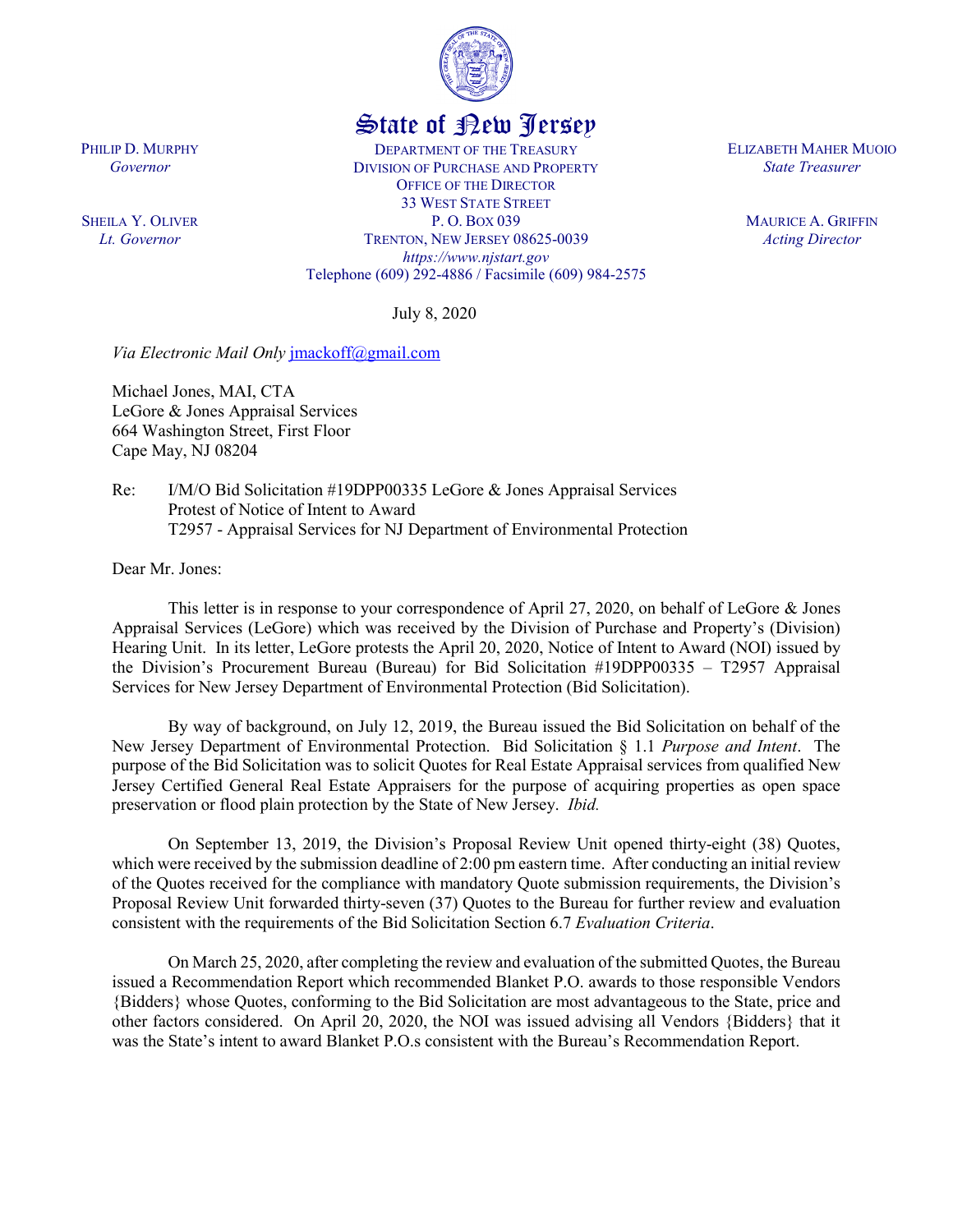With respect to the Quote submitted by LeGore, the Bureau's Recommendation Report noted the following:

## Legore

The Quote submitted by Legore was determined by the Bureau to be non-responsive for the mandatory material requirements of the Bid Solicitation. Bid Solicitation Section 6.4, Clarification of Quote/State's Right to Request further Information, states "After the Quotes are reviewed, one (1), some or all of the Vendors {Bidders} may be asked to clarify certain aspects of its Quote. A request for clarification may be made in order to resolve minor ambiguities, irregularities, informalities or clerical errors. Clarifications cannot correct any deficiencies or material omissions, or revise or modify a Quote."

The Bureau requested clarification from Legore regarding its Price Sheet on February 10, 2020. As part of its Price Sheet, Legore provided a price of \$1.00 on Prices Lines #1, #3, and #5, regarding Appraisal Services Hourly Rate. Legore also submitted a price of \$1.00 for Price Lines #2, #4, and #6, regarding Legal Services Hourly Rate. The Bureau requested Legore clarify whether or not those price lines were done in error, as the required pricing was an hourly rate. As part of its response, Legore submitted an updated Price Sheet with pricing higher than its original Quote, which the Bureau was unable to accept as it would be a supplement to Legore's Quote.

Subsequently, the Bureau found Legore to be non-responsive to the mandatory material requirements of the Bid Solicitation and its Quote not further evaluated.

On April 27, 2020, LeGore sent a protest letter to the Division challenging the Bureau's April 20, 2020 NOI and the determination that its submitted Quote was non-responsive. LeGore alleges that the language in Bid Solicitation Section 4.4.5 and 4.4.5.2 was confusing and asks that the Division deem its error as an administrative deficiency and accept its response to the Bureau's clarification request. Specifically in the protest LeGore states:

> The confusion with my price sheet begins and ends in the wording in Section 4.4.5, state supplied price sheet instructions, last paragraph: If the Vendor (Bidder) is submitting a NJSTART Quote, the Vendor (Bidder) must enter a Unit Cost of \$1.00 for each price line item on the "items" Tab in NJStart. The Vendor (Bidder) is instructed to do so only as a mechanism to comply with Bid Solicitation Section 6.8 and prevent all pricing from being publicly displayed in NJStart.

> Also, in Section 4.4.5.2, last paragraph, state supplied price sheet instructions, last paragraph, In the event that a Vendor (Bidder) using NJSTART to submit a Quote uploads a State-Supplied Price Sheet and completes the "Items" Tab in NJSTART (instead of entering a Unit Cost of \$1.00 as instructed), the State Supplied Price Sheet will govern.

> Throughout the solicitation document you refer to "good faith" language. The confusion with the pricing instructions is clearly an "administrative" deficiency (based on the above Section 4.4.5 and Section 4.4.5.2 instructions) which were misinterpreted in our submission. At your request, clarification regarding pricing was requested and submitted.

> In "good faith" I anticipated a clarification request letter which would allow me to enter my historic and current [hourly rate] across the board, price lines 1-6, which I did. I have been an approved appraiser for the Green Acres program and NJDEP for over 35 years. Most recently on the last blanket approved vendor list for T2957. The revised hourly rate is entirely consistent with our current fee schedule with NJDEP.

> I would hope that in the solicitation process, with "good faith" intentions by all concerned, that this "administrative" deficiency would be address as simply that. Quality of work performed should count for something. The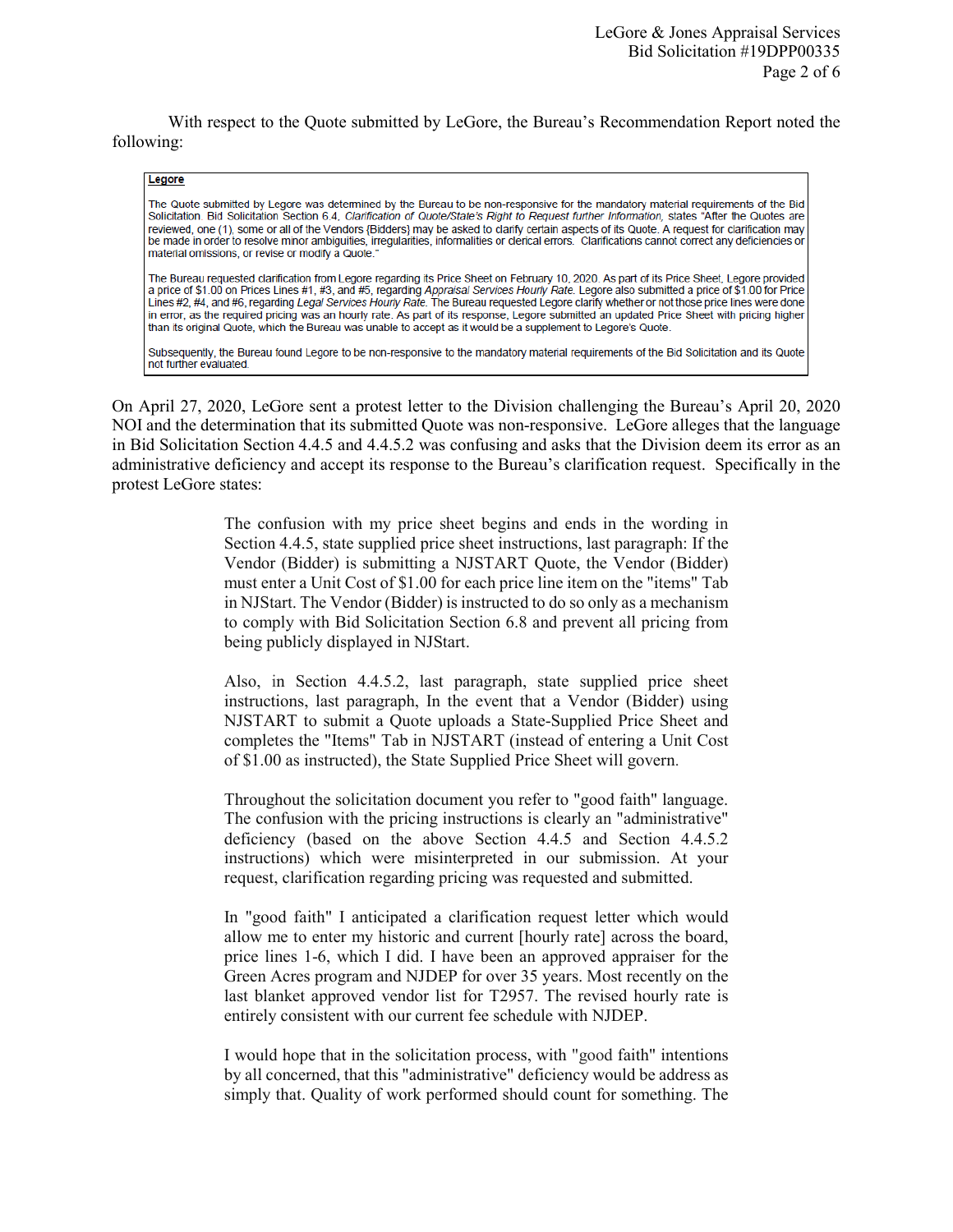"Director" has the right to waive minor irregularities or omissions in the quote solicitation process. (Section: 1.4.10; N.J.A.C. 17:12-2.7 (d) and N.J.A.C. 17:12-2).

In consideration of LeGore's protest, I have reviewed the record of this procurement, including the Bid Solicitation, LeGore's Quote and protest, the relevant statutes, regulations, and case law. This review of the record has provided me with the information necessary to determine the facts of this matter and to render an informed Final Agency Decision on the merits of the protest. I set forth herein the Division's Final Agency Decision.

The Division's administrative regulations that govern the advertised procurement process establish certain requirements that must be met in order for a Quote to be accepted. Those regulations provide in relevant part that:

- (a) In order to be eligible for consideration for award of contract, the bidder's proposal  $\frac{\text{shall}}{\text{1}}$  $\frac{\text{shall}}{\text{1}}$  $\frac{\text{shall}}{\text{1}}$  conform to the following requirements or be subject to designation as a non-responsive proposal for noncompliance:
	- . . .

l

6. Include all RFP-required pricing information.

[*N.J.A.C.* 17:12-2.2(a), emphasis added.]

Among those attachments required to be submitted with the Quote is the State-Supplied Price Sheet discussed in Bid Solicitation Section 4.4.5 *State-Supplied Price Sheet* which stated:

> The Vendor {Bidder} must submit its pricing using the State-Supplied Price Sheet accompanying this Bid Solicitation and located on the "Attachments" Tab.

> Vendors {Bidders} may refer to the QRG "Submit a Quote" for instructions detailing how to submit a *NJSTART* electronic Quote. QRGs are located on the [NJSTART Vendor Support Page.](http://www.state.nj.us/treasury/purchase/njstart/vendor.shtml)

Further, Bid Solicitation Section 4.4.5.1 *NJSTART Pricing Submission Instructions* stated:

If the Vendor {Bidder} is submitting a *NJSTART* Quote, the Vendor {Bidder} must enter a Unit Cost of \$1.00 for each price line item on the "Items" Tab in *NJSTART*. The Vendor {Bidder} is instructed to do so only as a mechanism to comply with Bid Solicitation Section 6.8 and prevent all pricing from being publicly displayed in *NJSTART*.

To assist Vendors {Bidders} in completing the State-Supplied Price Sheet, the Bid Solicitation advised in part:

> The Vendor {Bidder} must submit its pricing using the State-Supplied Price Sheet accompanying this Bid Solicitation and located on the "Attachments" Tab.

<span id="page-2-0"></span><sup>1</sup> "Shall – Denotes that which is a mandatory requirement." Bid Solicitation § 2.2 *General Definitions*.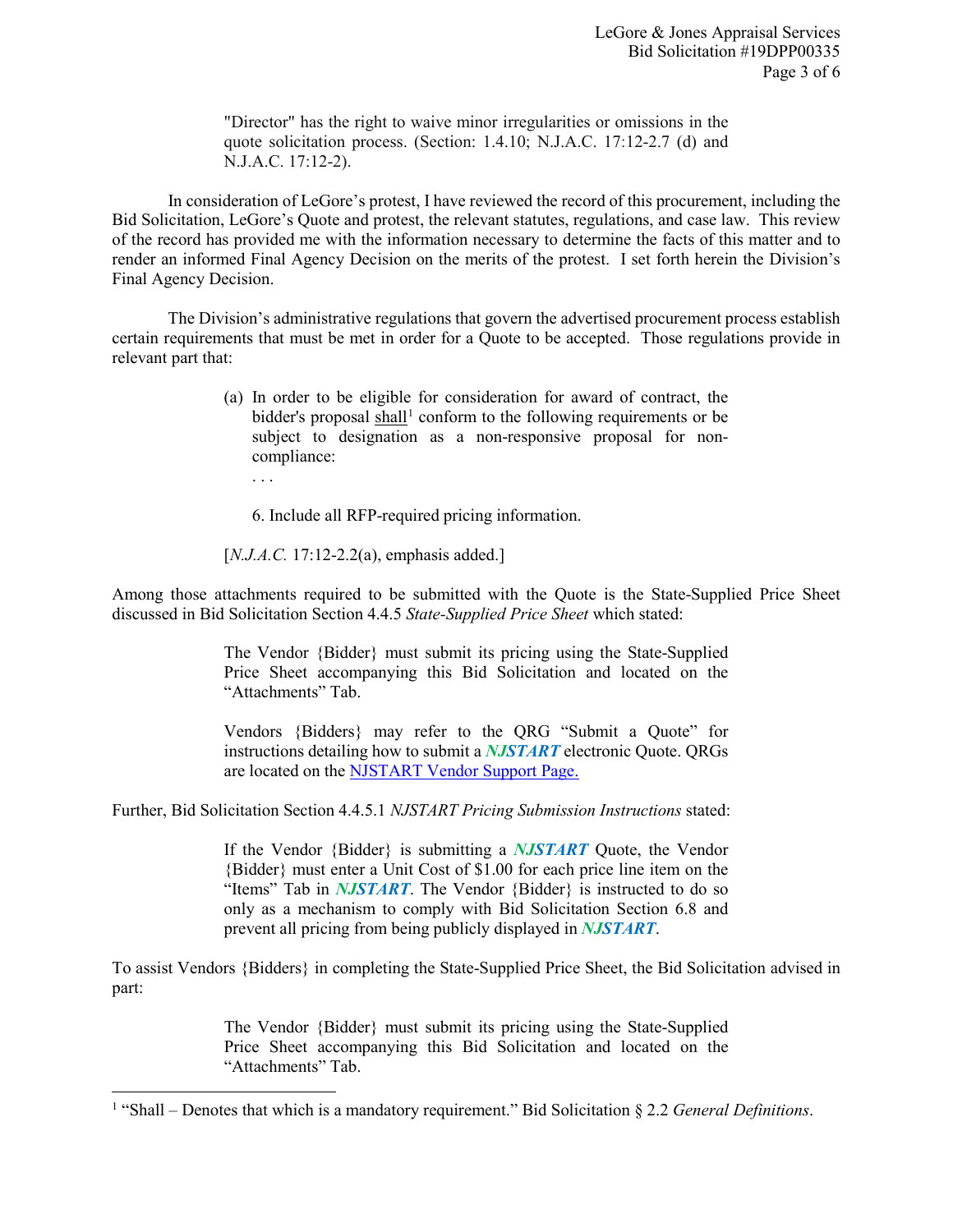The Vendor {Bidder} must provide a Firm-Fixed all-inclusive hourly rate for both price lines of a Region in order to be eligible for award of that Region. The Vendor {Bidder} must be willing and able to service the entire Region that is bid. Quotes submitted for less than an entire Region will be rejected and deemed as non-responsive for the respective Region. The Vendor {Bidder} is able to submit a Quote for a single Region, or any combination of Regions.

In the event that a Vendor {Bidder} using *NJSTART* to submit a Quote uploads a State-Supplied Price Sheet and completes the "Items" Tab in *NJSTART* (instead of entering a Unit Cost of \$1.00 as instructed), the State-Supplied Price Sheet will govern.

[Bid Solicitation § 4.4.5.2 *State-Supplied Price Sheet Instructions.*]

First, as to LeGore's assertion that the Bid Solicitation instructions on how to complete the State Supplied Price Sheet were unclear, I disagree. A review of the relevant Bid Solicitation Sections 4.4.5 reveals that Vendors {Bidders} were instructed to submit a "Firm-Fixed all-inclusive hourly rate for both price lines of a Region in order to be eligible for award of that Region." Bid Solicitation § 4.4.5.2 *State-Supplied Price Sheet Instructions.* The Bid Solicitation further defines a Firm-Fixed price as "a price that is all-inclusive of direct cost and indirect costs, including, but not limited to, direct labor costs, overhead, fee or profit, clerical support, equipment, materials, supplies, managerial (administrative) support, all documents, reports, forms, travel, reproduction and any other costs." Bid Solicitation 2.2 *General Definitions*.

In accordance with these instructions, as shown in the screenshot below, the State Suppled Price Sheet required that Vendors {Bidders} submit a "Firm Fixed Unit Price":

| <b>Bid Solicitation #19DPP00335 Price Sheet</b><br><b>T2957 - Appraisal Services - DEP</b> |                                                                           |          |         |                   |  |  |  |  |  |  |
|--------------------------------------------------------------------------------------------|---------------------------------------------------------------------------|----------|---------|-------------------|--|--|--|--|--|--|
| <b>Vendor {Bidder} Name:</b>                                                               |                                                                           |          |         |                   |  |  |  |  |  |  |
| <b>Business Address:</b>                                                                   |                                                                           |          |         |                   |  |  |  |  |  |  |
| Instructions:                                                                              | Refer to Bid Solicitation Section 4.4.5 for Vendor {Bidder} instructions. |          |         |                   |  |  |  |  |  |  |
|                                                                                            |                                                                           |          | Unit of | <b>Firm Fixed</b> |  |  |  |  |  |  |
| <b>Price Line</b>                                                                          | <b>Description</b>                                                        | Quantity | Measure | <b>Unit Price</b> |  |  |  |  |  |  |
| <b>Group 1 - Northern Region</b>                                                           |                                                                           |          |         |                   |  |  |  |  |  |  |
| $\mathbf{1}$                                                                               | <b>Appraisal Services Hourly Rate</b>                                     | 1        | Hour    |                   |  |  |  |  |  |  |
| 2                                                                                          | <b>Legal Services Hourly Rate</b>                                         | 1        | Hour    |                   |  |  |  |  |  |  |
| <b>Group 2 - Central Region</b>                                                            |                                                                           |          |         |                   |  |  |  |  |  |  |
| 3                                                                                          | <b>Appraisal Services Hourly Rate</b>                                     | 1        | Hour    |                   |  |  |  |  |  |  |
| 4                                                                                          | <b>Legal Services Hourly Rate</b>                                         | 1        | Hour    |                   |  |  |  |  |  |  |
| <b>Group 3 - Southern Region</b>                                                           |                                                                           |          |         |                   |  |  |  |  |  |  |
| 5                                                                                          | <b>Appraisal Services Hourly Rate</b>                                     | 1        | Hour    |                   |  |  |  |  |  |  |
| 6                                                                                          | Legal Services Hourly Rate                                                |          | Hour    |                   |  |  |  |  |  |  |

As to the submission of \$1.00, the Bid Solicitation instructions stated:

Vendor {Bidder} must enter a Unit Cost of \$1.00 for each price line item on the "Items" Tab in *NJSTART*. The Vendor {Bidder} is instructed to do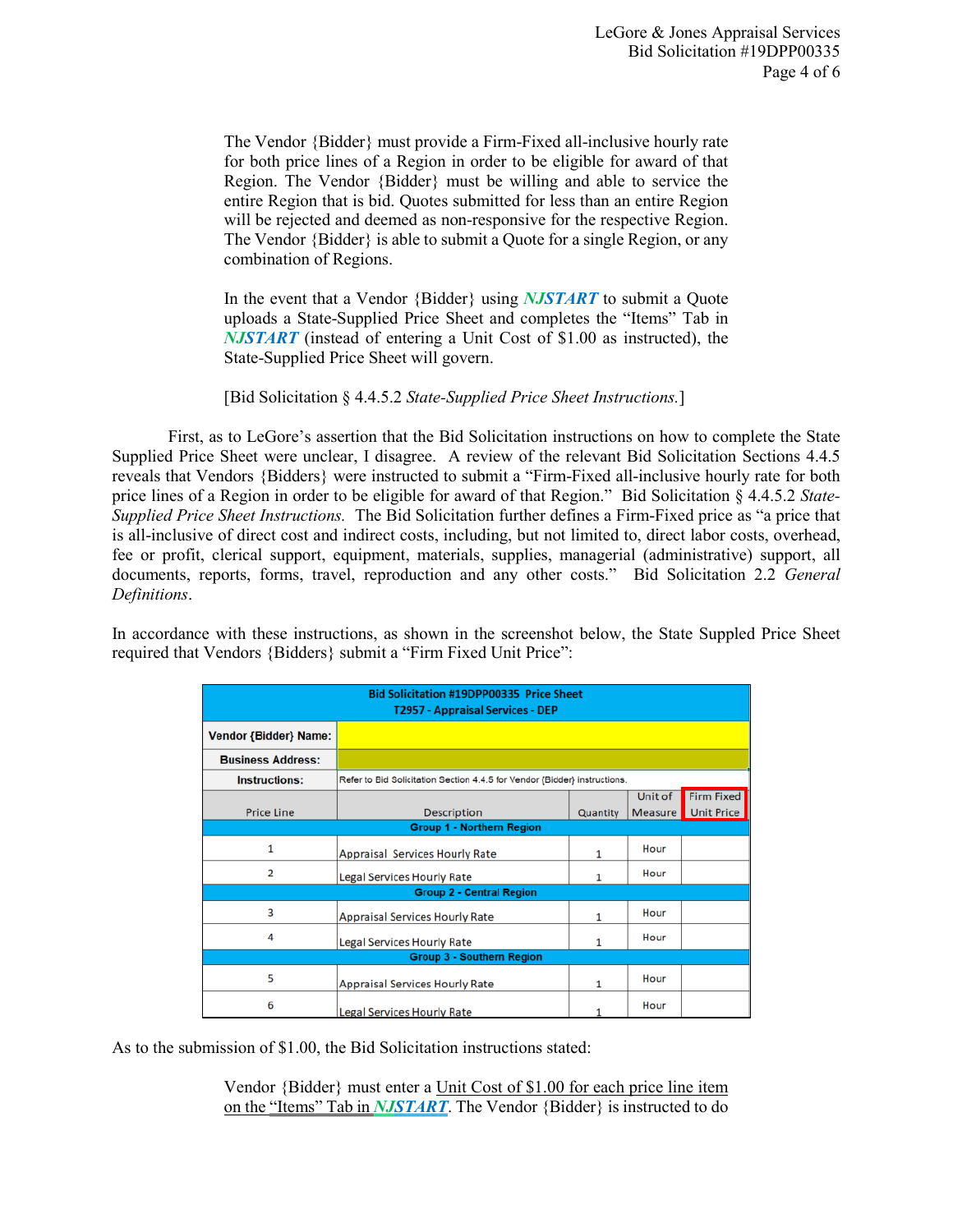so only as a mechanism to comply with Bid Solicitation Section 6.8 and prevent all pricing from being publicly displayed in *NJSTART*.

The "Items" Tab in *NJSTART* is as shown in the screenshot below:

| Quote 00003555 - LEGORE & JONES APPRAISAL                                                                                                                             |                                                                                                                                                         |                                                                          |                             |             |                  |            |                 |         |                                                                                                                                      |        |           |                            |
|-----------------------------------------------------------------------------------------------------------------------------------------------------------------------|---------------------------------------------------------------------------------------------------------------------------------------------------------|--------------------------------------------------------------------------|-----------------------------|-------------|------------------|------------|-----------------|---------|--------------------------------------------------------------------------------------------------------------------------------------|--------|-----------|----------------------------|
| <b>Terms &amp; Conditions</b><br>Preference<br>Subcontractors<br>Attachments(3)<br>Evaluations<br>Reminders<br>General<br><b>Duestions</b><br>Summary<br><b>Items</b> |                                                                                                                                                         |                                                                          |                             |             |                  |            |                 |         |                                                                                                                                      |        |           |                            |
| Evaluations<br>General                                                                                                                                                |                                                                                                                                                         |                                                                          |                             |             |                  |            |                 |         |                                                                                                                                      |        |           |                            |
| Print Sequence $\sqrt{}$<br>Sort by Column:<br>Sort Descending<br>Go                                                                                                  |                                                                                                                                                         |                                                                          |                             |             |                  |            |                 |         |                                                                                                                                      |        |           |                            |
| Item#                                                                                                                                                                 | Print                                                                                                                                                   | Questions<br>Exist                                                       |                             | Description |                  |            |                 |         |                                                                                                                                      |        |           |                            |
|                                                                                                                                                                       | Sequence                                                                                                                                                |                                                                          | Quantity                    | <b>UOM</b>  | <b>Unit Cost</b> | Discount % | <b>Tax Rate</b> | Freight | <b>Extended Amount</b>                                                                                                               | No Bld | No Charge | See Quote<br>Attachment(s) |
| 1                                                                                                                                                                     | 1.0                                                                                                                                                     | No                                                                       |                             |             |                  |            |                 |         | The Vendor {Bidder} must enternal Unit Cost of \$1.00 for each price line item on the Items Tab. The Vendor {Bidder} mustView Detail |        |           |                            |
|                                                                                                                                                                       |                                                                                                                                                         |                                                                          | 1.0                         | EA          | \$1.00           | 0.0%       |                 | \$0.00  | \$1.00                                                                                                                               | $\Box$ | $\Box$    | $\Box$                     |
|                                                                                                                                                                       |                                                                                                                                                         | Alternate Description:                                                   |                             |             |                  |            |                 |         |                                                                                                                                      |        |           |                            |
| $\overline{2}$                                                                                                                                                        | The Vendor {Bidder} must enter a Unit Cost of \$1.00 for each price line item on the Items Tab. The Vendor {Bidder} mustView Detail<br><b>No</b><br>2.0 |                                                                          |                             |             |                  |            |                 |         |                                                                                                                                      |        |           |                            |
|                                                                                                                                                                       |                                                                                                                                                         |                                                                          | 1.0                         | EA          | \$0.00           | 0.0%       |                 | \$0.00  | \$0.00                                                                                                                               | $\Box$ | $\Box$    | $\Box$                     |
|                                                                                                                                                                       |                                                                                                                                                         | Alternate Description:                                                   |                             |             |                  |            |                 |         |                                                                                                                                      |        |           |                            |
|                                                                                                                                                                       |                                                                                                                                                         |                                                                          | Quote Response Total \$1.00 |             |                  |            |                 |         |                                                                                                                                      |        |           |                            |
|                                                                                                                                                                       |                                                                                                                                                         |                                                                          |                             |             |                  |            |                 |         |                                                                                                                                      |        |           |                            |
|                                                                                                                                                                       |                                                                                                                                                         | Discount only quotes indicate discount amount off of list catalog price. |                             |             |                  |            |                 |         |                                                                                                                                      |        |           |                            |
|                                                                                                                                                                       |                                                                                                                                                         |                                                                          |                             |             |                  |            |                 |         |                                                                                                                                      |        |           |                            |
| Close Window                                                                                                                                                          |                                                                                                                                                         |                                                                          |                             |             |                  |            |                 |         |                                                                                                                                      |        |           |                            |
| Copyright @ 2020 Periscope Holdings, Inc. - All Rights Reserved.                                                                                                      |                                                                                                                                                         |                                                                          |                             |             |                  |            |                 |         |                                                                                                                                      |        |           |                            |

As shown above, in submitting the Quote, LeGore did enter a Unit Cost of \$1.00 on the "Items" Tab in *NJSTART*.

Second, with respect to the Bureau's clarification request, in an effort to determine whether LeGore truly intended to submit a Quote price of \$1.00, on February 10, 2020, the Bureau sent LeGore a clarification letter inquiring whether its submitted pricing was in error. If the pricing was submitted in error, the Bureau provided LeGore with the opportunity to withdraw its submitted Quote. The Bureau did not provide LeGore with the opportunity to correct its pricing as it could not do so. Allowing LeGore to amend its submitted price sheet after the Quote submission deadline because it misunderstood the Bid Solicitation instructions would result in an impermissible supplementation of LeGore's Quote, which the Division cannot allow. Doing so would be contrary to the Court's holding in *In re Protest of Award of On-Line Games Prod. & Operation Servs. Contract*, Bid No. 95-X-20175, 279 N.J. Super. 566, 597 (App. Div. 1995). In *On-Line Games* the Appellate Division held that "In clarifying or elaborating on a proposal, a bidder explains or amplifies what is already there. In supplementing, changing or correcting a proposal, the bidder alters what is there. It is the alteration of the original proposal which was interdicted by the RFP"; see also, *In re Motor Vehicle Comm'n Surcharge Sys. Accounting and Billing Servs.*, No. A-3136-16, at \*32 (App. Div. Feb. 8, 2018).

This is an unfortunate situation for the State, as we encourage competition and appreciate your expertise in the field. Nonetheless, the Division cannot accept LeGore's corrected hourly rate, after the Quote opening as requested, as doing so is an impermissible supplementation, change and correction to the submitted Quote.

However, as the result of another protest received in response to the Bureau's April 20, 2020 NOI, because of the ambiguity between the Bid Solicitation and the State supplied price sheet I have determined that it is in the public's interest to reject all Quotes submitted and cancel the subject Bid Solicitation. I have remanded this matter back to the Bureau with direction to rescind the Notice of Intent to Award, to cancel this Bid Solicitation and to re-procure the services sought if desired by the using agency. This is my final agency decision on this matter.